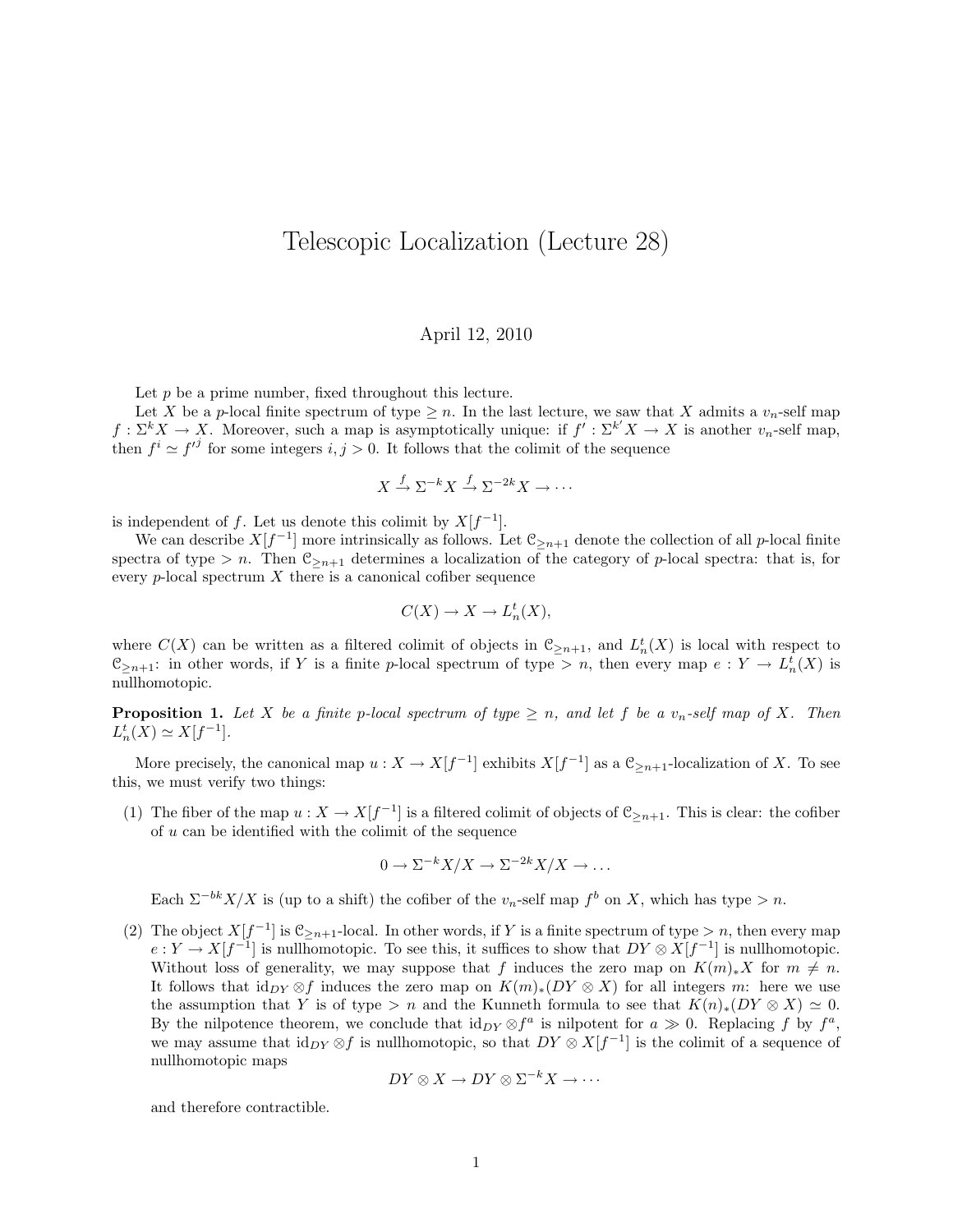**Remark 2.** The functor  $L_n^t$  is sometimes referred to as *telescopic localization*. This is essentially a reference to Proposition 1, which gives an explicit construction of  $L_n^t$  (for type *n*-spectra) as a telescope: that is, as the homotopy colimit of a sequence of spectra.

We can view the theory of  $v_n$ -self maps as providing an explicit description of the effect of the localization functor  $L_n^t$  on finite p-local spectra of type  $\geq n$ . By applying this reasoning iteratively, we can understand  $L_n^t$ on arbitrary  $p$ -local finite spectra. To see this, let us begin with a  $p$ -local finite spectrum  $X$ . By convention, we can think of multiplication by p as a  $v_0$ -self map of X. That is, we can form the colimit  $X[p^{-1}]$  of the sequence

$$
X \xrightarrow{p} X \xrightarrow{p} X \xrightarrow{p} X \to \cdots
$$

The above reasoning shows that  $X[p^{-1}]$  can be identified with  $L_0^t(X)$ . We therefore have a cofiber sequence

$$
\varinjlim_k \Sigma^{-1} X/p^k \to X \to L_0^t(X)
$$

where  $X/p^k$  denotes the cofiber of multiplication by  $p^k$  on X. Applying the functor  $L_1^t$ , we get a commutative diagram

$$
\lim_{k \to \infty} \sum_{k} 1 - X/p^k \longrightarrow X \longrightarrow L_0^t(X)
$$
\n
$$
\downarrow \qquad \qquad \downarrow \qquad \qquad \downarrow
$$
\n
$$
L_1^t \lim_{k \to \infty} \sum_{k} 1 - X/p^k \longrightarrow L_1^t(X) \longrightarrow L_1^t L_0^t(X)
$$

The vertical map on the right is an equivalence, since  $L_0^t(X)$  is already local with respect to  $\mathfrak{C}_{\geq 2}$ . It follows that the fiber F of the map  $X \to L_1^t X$  can be identified with the fiber of the map

$$
\varinjlim_{k} \Sigma^{-1} X/p^{k} \to L_{1}^{t} \varinjlim \Sigma^{-1} X/p^{k}
$$

Since  $L_1^t$  is a smashing localization, it commutes with filtered colimits and we can therefore write F as the filtered colimit of the fibers of the maps

$$
q: \Sigma^{-1}X/p^k \to \Sigma^{-1}L_1^tX/p^k.
$$

Since each  $X/p^k$  is a finite p-local spectrum of type  $\geq 1$ , Proposition ?? implies that  $L_1^t X/p^k$  can be identified with  $X/p^k[f_k^{-1}]$ , where  $f_k$  is a  $v_1$ -self map of  $X/p^k$ . It follows that the fiber of q can be identified with the direct limit  $\lim_{M \to \infty} \Sigma^{-2} (X/p^k) / f_k^l$ . Thus F can be identified with the colimit  $\lim_{M \to \infty} \lim_{M \to \infty} \Sigma^{-2} (X/p^k) / f_k^l$ .

Here it is convenient to ignore the fact that  $f_k$  depends on k, and to denote all  $v_n$ -self maps by by the symbol  $v_n$  (so that  $v_0 = p$ ). We can summarize our analysis informally as follows: we have a cofiber sequence

$$
\lim_{\substack{k_0,k_1}} \Sigma^{-2} X/(v_0^{k_0}, v_1^{k_1}) \to X \to L_1^t(X).
$$

This provides a somewhat explicit description of  $L_1^t(X)$  as the cofiber of a map from a colimit of type  $>$  2-spectra into X.

Applying this argument repeatedly, we arrive at an "explicit" description of  $L_n^t(X)$ : it sits in a fiber sequence

$$
\lim_{k_0,\ldots,k_n} \Sigma^{-n} X/(v_0^{k_0},\ldots,v_n^{k_n}) \to X \to L_n^t(X).
$$

Since  $L_n^t$  is a smashing localization, it is in some sense determined by what it does to the (p-local) sphere spectrum. We have a cofiber sequence

$$
\lim_{k_0,\ldots,k_n} S^{-n}/(v_0^{k_0},\ldots,v_n^{k_n}) \to S_{(p)} \to L_n^t S_{(p)}.
$$